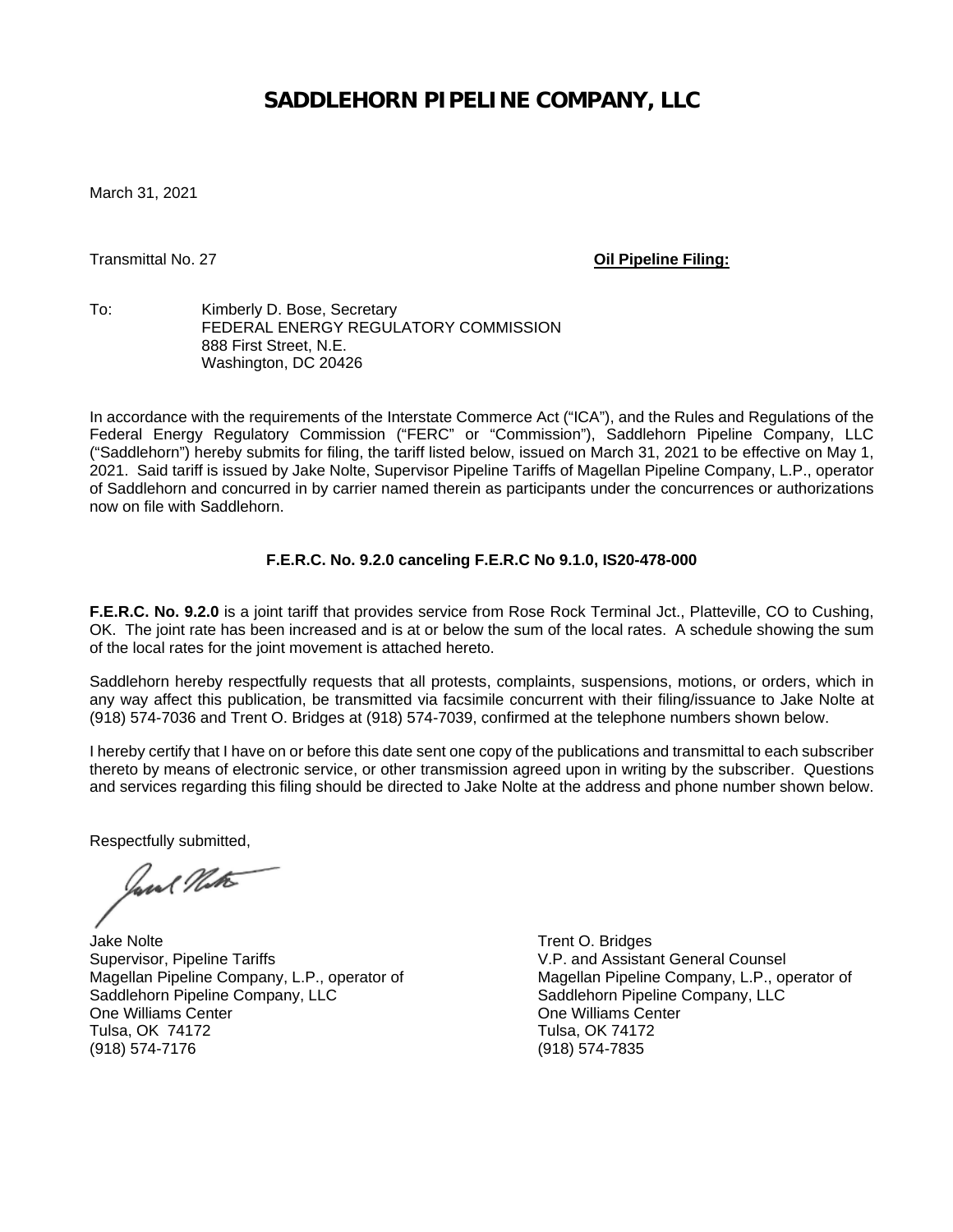In accordance with 18 CFR 341.2(c), the following Joint Carrier information is made available:

White Cliffs Pipeline, LLC Carlin G. Conner 6120 S Yale Avenue, Suite 700 Tulsa, OK 74136 (918) 524-8525